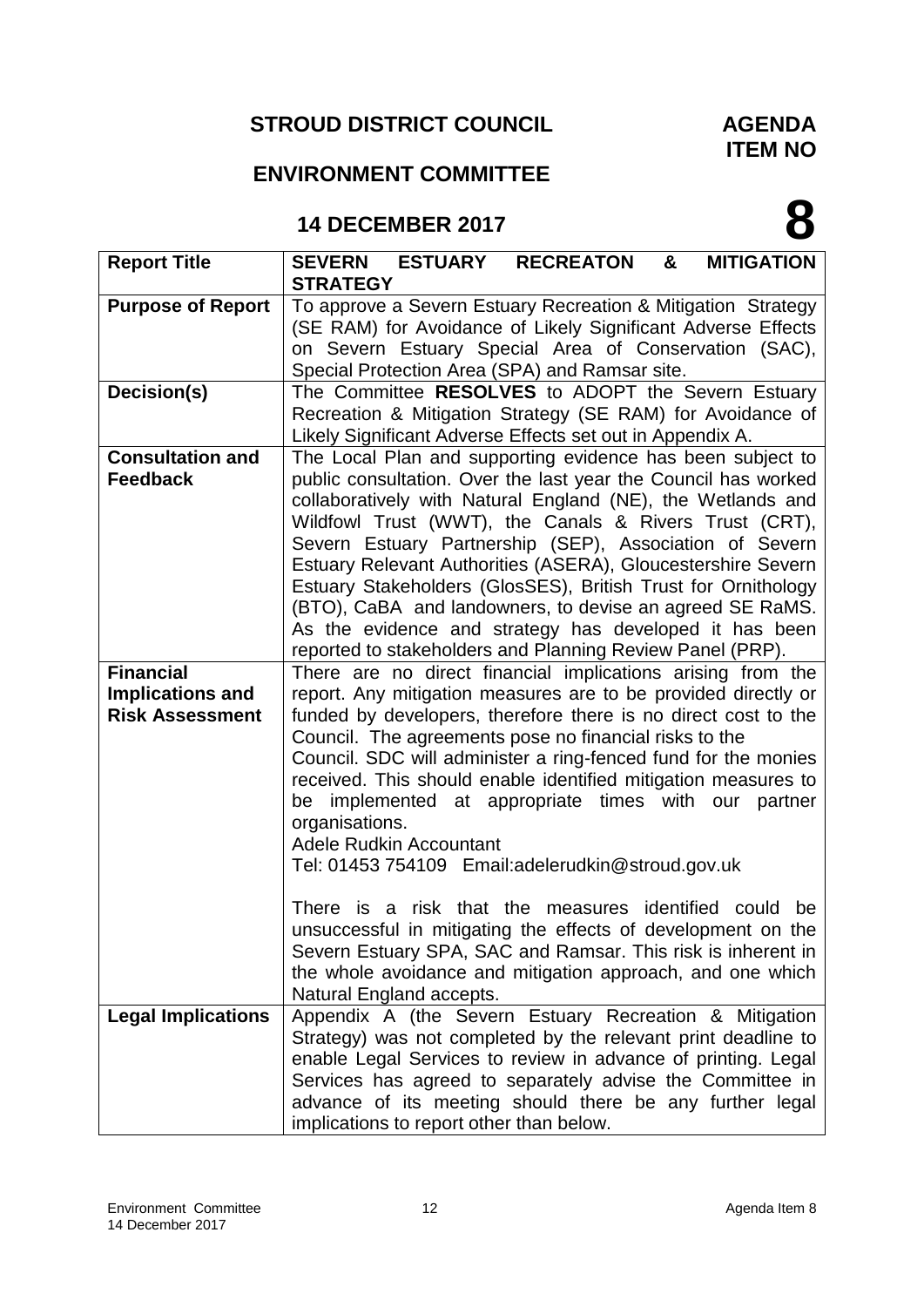| <b>Legal Implications</b><br>Cont'd | The Conservation of Habitats and Species Regulations 2017<br>makes it so that any detriment on European protected sites will<br>be a material planning consideration and planning permission<br>should only be granted if sufficient mitigation is put in place to<br>mitigate that. If mitigation is not brought forward planning<br>permission must be refused.<br>Mitigation will be done through a £385 contribution per net                                                                                                                                                                                                                                                                                                                             |
|-------------------------------------|--------------------------------------------------------------------------------------------------------------------------------------------------------------------------------------------------------------------------------------------------------------------------------------------------------------------------------------------------------------------------------------------------------------------------------------------------------------------------------------------------------------------------------------------------------------------------------------------------------------------------------------------------------------------------------------------------------------------------------------------------------------|
|                                     | dwelling and how the Council will be able to collect this money<br>depends on whether or not these projects are infrastructure.                                                                                                                                                                                                                                                                                                                                                                                                                                                                                                                                                                                                                              |
|                                     | This committee approved the Community Infrastructure Levy<br>(CIL) Charging Schedule 15 December 2016 (taking effect from<br>1 April 2017). Any development which is liable for CIL<br>infrastructure cannot be "double charged" for said infrastructure<br>through a S106 Agreement (or Unilateral Undertaking).                                                                                                                                                                                                                                                                                                                                                                                                                                            |
|                                     | If the mitigation projects do not come under the CIL Charging<br>Schedule but is infrastructure defined by the Planning Act 2008<br>(including but not limited to: roads and other transport facilities;<br>flood defences; schools and other educational facilities;<br>medical facilities; sporting and recreation facilities; and, open<br>spaces) then no more than five obligations can be pooled by<br>the charging authority (under section 106 agreements) to<br>provide for the same item of infrastructure. No such restrictions<br>apply for non-infrastructural contributions.                                                                                                                                                                   |
|                                     | There are no further legal implications to report beyond that<br>other than those already covered in the report.<br>R29.11C5.12D30.11 (AppNR)                                                                                                                                                                                                                                                                                                                                                                                                                                                                                                                                                                                                                |
|                                     | Craig Hallett, Solicitor & Deputy Monitoring Officer<br>Tel: 01453 754364<br>Email: craig.hallett@stroud.gov.uk                                                                                                                                                                                                                                                                                                                                                                                                                                                                                                                                                                                                                                              |
| <b>Report Author</b>                | Conrad Moore, Principal Planning Officer, Planning Strategy<br>Tel: 01453 754328<br>Email: conrad:moore @stroud.gov.uk                                                                                                                                                                                                                                                                                                                                                                                                                                                                                                                                                                                                                                       |
| <b>Options</b>                      | The Council may decide not to approve the mitigation strategy.<br>However, development proposals within the core catchment<br>area of the Severn Estuary would still be required to take<br>account of published research findings and recommendations<br>and it is likely that Natural England (NE)<br>will raise objections to planning applications involving an<br>increase in houses within vicinity of the Severn Estuary SPA,<br>SAC and Ramsar on the grounds that the resulting recreational<br>pressure may threaten protected habitats and species. The<br>development of a Strategy will assist effective and efficient<br>planning decision-making in accordance with<br>relevant<br>European Directives, international agreements and national |
|                                     | legislative requirements and advice.                                                                                                                                                                                                                                                                                                                                                                                                                                                                                                                                                                                                                                                                                                                         |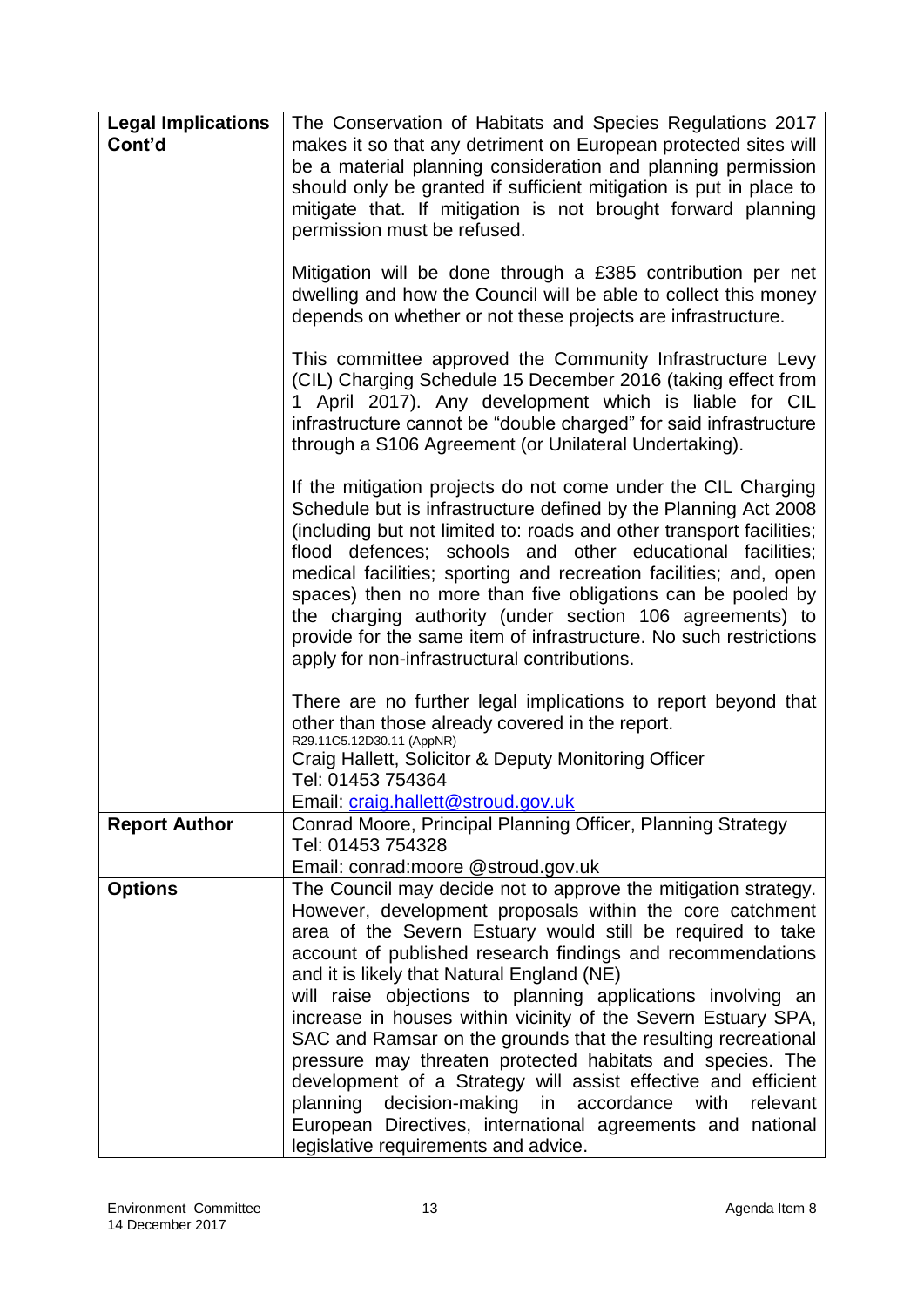| <b>Performance</b><br><b>Management</b><br><b>Follow Up</b> | The operation of the Strategy will be monitored by the Council<br>through the development control process and the guidance<br>reviewed to ensure continued conformity with any future local<br>planning and national planning policy direction. If necessary SE<br>RaMS will be revised to incorporate any changes or additional<br>impact avoidance measures linked to the review of the Local<br>Plan. |
|-------------------------------------------------------------|----------------------------------------------------------------------------------------------------------------------------------------------------------------------------------------------------------------------------------------------------------------------------------------------------------------------------------------------------------------------------------------------------------|
| <b>Background</b><br>Papers/<br><b>Appendices</b>           | Appendix A - SE RaMS                                                                                                                                                                                                                                                                                                                                                                                     |

#### **1. INTRODUCTION & BACKGROUND**

- 1.1 The Severn Estuary is designated as a Special Protection Area (SPA) and Ramsar site for its internationally important populations of overwintering birds, and as a Special Area of Conservation (SAC) and Ramsar site for its overwintering birds, estuarine habitats and associated species of fish. Approximately 22 km of the Severn Estuary SPA/SAC/ Ramsar site shoreline falls within Stroud District.
- 1.2 The European Union has introduced two pieces of legislation that deal with the protection of rare species and habitats: the Birds Directive and the Habitats Directive. This legislation has been transposed into UK legislation as the Habitats Regulations. The Regulations deal with both the impact of development and of development plans (Stroud District Local Plan) upon European Sites. The Convention on Wetlands, called the Ramsar Convention, is an intergovernmental treaty that provides the framework for national action and international cooperation for the conservation and wise use of wetlands and their resources.
- 1.3 Under Article 6(3) of the Habitats Directive, "competent authorities" have a duty to ensure that all the activities they regulate have no adverse effect on the integrity of any of the Natura 2000 sites (Together SPAs and SACs make up the network of Natura 2000 sites). Local planning authorities are identified as competent authorities for the purposes of determining whether or not a proposed development scheme or Local Plan is likely to have a significant effect upon the SAC. Local planning authorities have to ensure that no likely significant adverse effect arises from any proposed development scheme or plan. The effect of this legislation together with the Natural England and Rural Communities Act 2006 is to impose on local authorities a legal duty of care to protect biodiversity. If local authorities think harm or "likely significant effect" could occur they are legally obliged not to approve the proposed plan or project unless appropriate avoidance and mitigation measures can be put in place.
- 1.4 Approaches to the mitigation of recreational impacts on European sites have been established elsewhere in England for the Thames Basin Heaths, the Solent and the Dorset Heaths for example.

#### **2. ISSUES FOR CONSIDERATION**

2.1 The Estuary is known to attract visitors from wide ranging areas, who visit for recreational purposes. The Habitat Regulations Assessment (2013) that accompanied the Local Plan identified a need for further work to establish any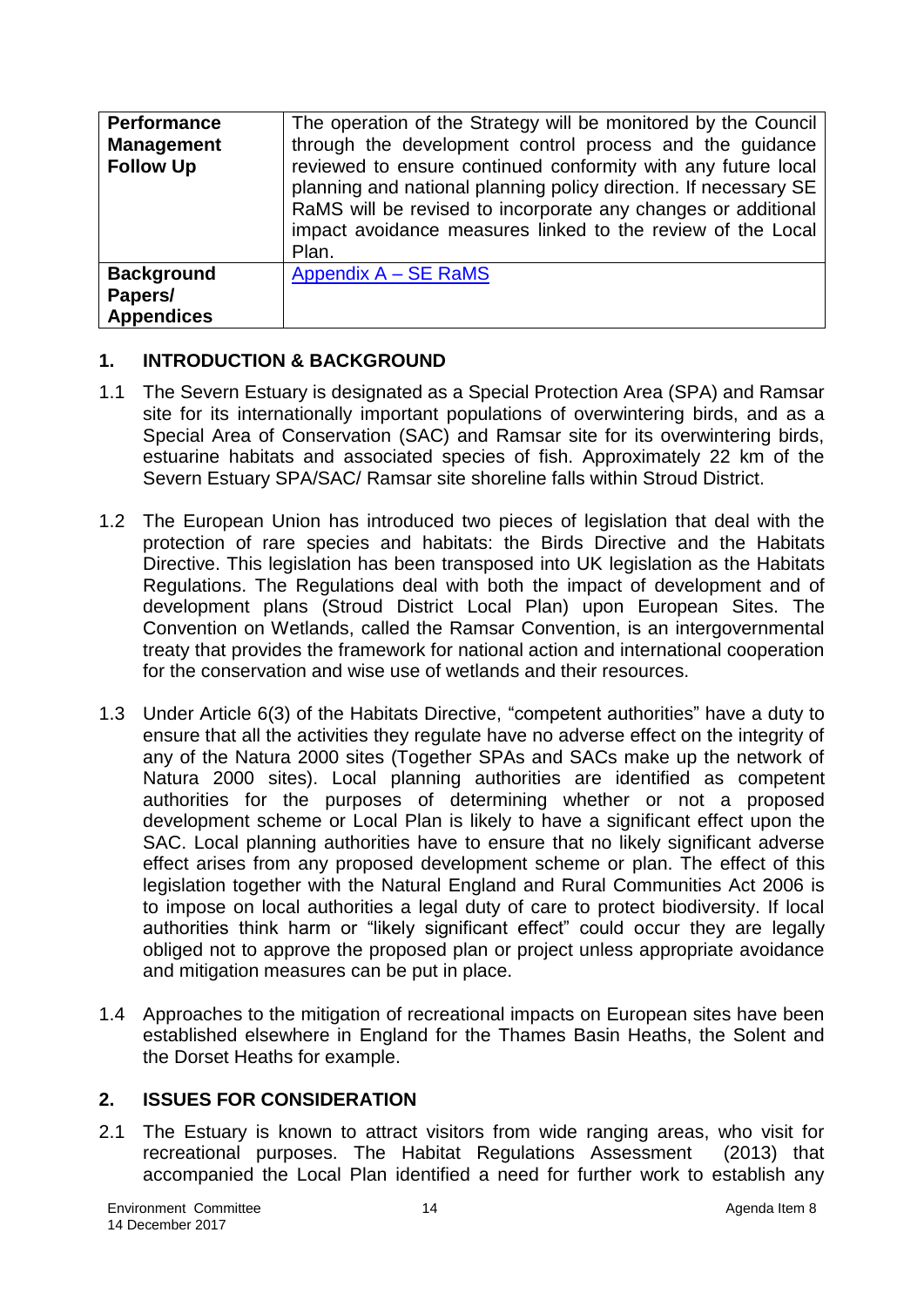potential impact on the Severn Estuary from growth. The Delivery Policy ES6 of the adopted Stroud Local Plan identifies the potential need to establish a core recreational catchment zone, over which recreational pressure effects may extend. Development within the core catchment zone may be required to contribute funding towards impact avoidance and mitigation measures.

- 2.2 The Council has therefore worked with a range of stakeholders including Natural England, Wildfowl and Wetlands Trust Severn Estuary Partnership, ASERA and Severn Estuary Stakeholders to develop an understanding of recreational pressure and to develop appropriate mitigation proposals. Studies from partnership organisations show marked declines of some key bird species. There is currently insufficient evidence to adequately assess the full cause of these declines. However disturbance is one factor, and other studies in UK have shown recreational activities to cause disturbance impacts to birds. Nine access points to the Estuary were identified and in 2015/16 visitor questionnaires were undertaken by consultants Ecological Planning and Research (EPR). This identified that whilst baseline recreational pressure is currently low, it is likely to increase as new housing, employment and tourism development comes forward. A likely significant effect on the conservation status of the SPA and SAC's qualifying features could not be ruled out and hence the Council has been developing a mitigation strategy.
- 2.3 New development in Stroud District (at least 11,400 additional dwellings for the period 2006 to 2031 are planned for in the Stroud District Local Plan (2015)) brings more people to the local area and access levels have been predicted to increase on the coastal sites. Such an increase will probably be gradual and longterm, across a wide stretch of estuarine coast but solutions are required to be identified ensure that this level of development in the District does not have an adverse effect on the integrity of the European site.
- 2.4 The Council with EPR, WWT, BTO & Natural England since 2015 has:
	- Gathered robust baseline data on levels and patterns of recreation in the survey area;
	- Identified an agreed core visitor catchment area;
	- Identified with NE and BTO (May 2017) using Webs data areas of conflict with overwintering birds;
- 2.5 The proposed strategy seeks to address disturbance impacts and provides a solution to issues relating to disturbance. The Strategy has two broad aims:
	- To support sustainable growth whilst protecting the integrity of Severn Estuary wildlife sites from impacts relating to recreational disturbance
	- To reduce the existing recorded recreation impact on birds on the Severn Estuary wildlife sites related to this District in order to meet duties relating to the maintenance and restoration of European sites, as required by Article 4(4) of the Birds Directive.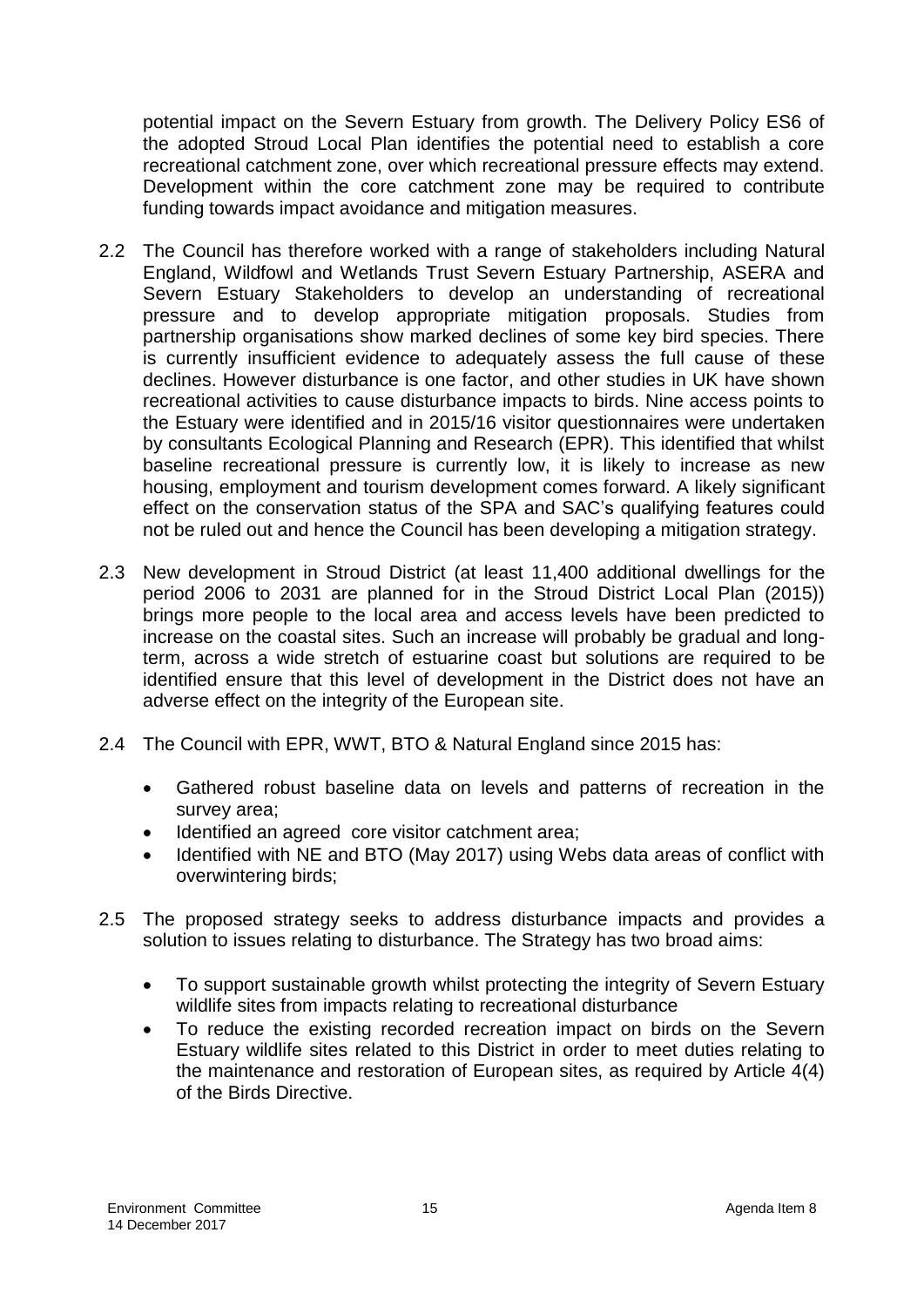- 2.6 Elements within the Severn Estuary Recreation & Management Strategy (SE RaMS) include:
	- Educate and engage with local dog walkers to promote particular less sensitive sites or routes to dog walkers and raise awareness of disturbance issues;
	- Explore potential wardening and a visitor engagement role deployed across a range of locations, targeting areas with particular issues or close to new development;
	- Explore new access Infrastructure through a range of discrete, focussed projects that could be phased with new development;
	- Explore and review parking locations with landowners, communities and developers. Any changes can be phased over time and linked to available funding and locations where new development comes forward;
	- Introduce Codes of Conduct (with ASERA/SEP), raising awareness of estuarine issues and providing guidance across a range of activities. In-line with these, working with local clubs/groups is envisaged:
	- Create 'quiet' refuge areas within the upper Severn Estuary where recreation and other activities are discouraged;
	- Introduce interpretation/signage targeted at areas of most concern.
	- Advise and work with landowners to increase the suitability and capacity of new habitat and alternative recreational areas;
	- Continue to monitor levels of usage. As with the Rodborough Common Mitigation Strategy, this is needed to address any implementation issues and adjustment of this Strategy if necessary;
	- Enhance existing sites to create managed hubs –Slimbridge, Purton, Saul for example. In the long term, access is best focussed away from the SPAs or in particular honey pots around the shore where it can be managed and engagement with visitors targeted. Slimbridge WWT already draws high numbers of visitors but has management practices in place to reduce disturbance potential;
	- Create new wildfowl feeding and roosting habitat in appropriate locations with the reintroduction of salt water marsh, scrapes and new or better management regimes.
- 2.7 This Strategy is directed specifically towards residential proposals and the measures, which can be taken to enable them to proceed without harm to the integrity of the protected Severn Estuary SPA, SAC. Whilst it may be possible for larger developments to demonstrate that they can mitigate the impacts of the development by providing on-site mitigation measures (for example, alternative recreation areas), most development within the catchment area will be of a small scale. To enable these proposals to demonstrate that they will not harm the designated areas, it is proposed that they will be able to contribute financially to the implementation of the specific projects set out in the Strategy. The cost per net dwelling will be £385 based upon the cost of the projects shared amongst the total amount of development within the catchment zone. It reflects the precautionary principle and the need to consider the "in combination" effects of development. Payment if chosen would be through a unilateral undertaking (as per Rodborough Common).